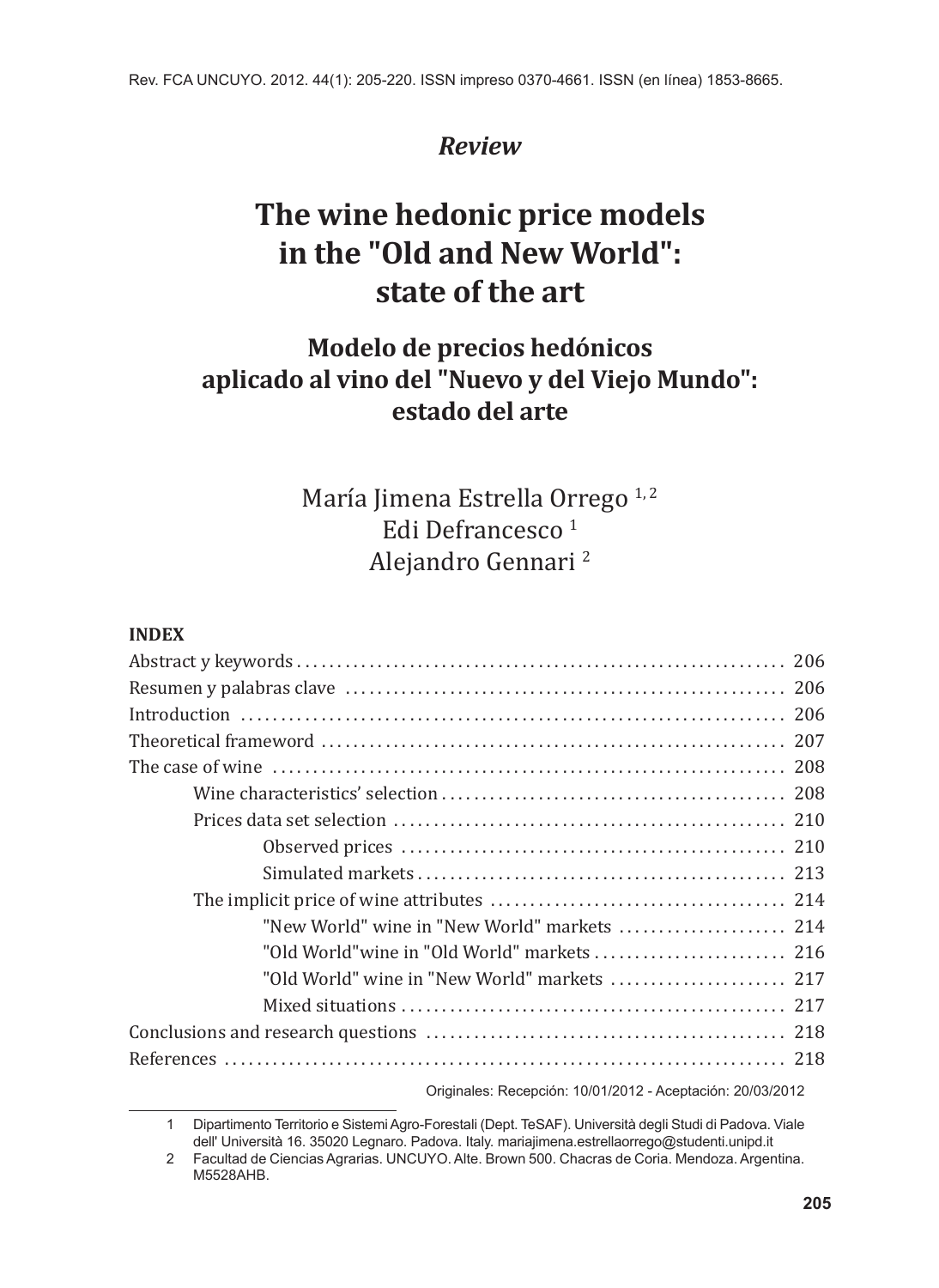# **ABSTRACT**

The basic hedonic hypothesis is that goods are valued for their utility-bearing characteristics and not for the good itself. Each attribute can be evaluated by consumers when making a purchasing decision and an implicit price can be identified for each of them. Thus, the observed price of a certain good can be analyzed as the sum of the implicit prices paid for each quality attribute. Literature has reported hedonic models estimates in the case of wines, which are excellent examples of differentiated goods worldwide.The impact of different wine attributes (intrinsic or extrinsic) on consumers' willingness to pay has been analyzed with dissimilar results. Wines coming from "New World" producers seem to be appreciated for different attributes than wines produced in the "Old World". Moreover, "Old and New World" consumers seem to value differently the wine's characteristics. To our knowledge, no cross country analysis has been done dealing with "New World" wines in "Old World" countries, leaving an important gap in understanding underlying attributes influencing buying decisions.

### **Keywords**

hedonic price model • wine • implicit prices

### **RESUMEN**

La hipótesis hedónica básica es que los bienes son valuados por sus características y no por el bien en sí mismo. Cada una de esas características es evaluada por el consumidor en el momento de decidir la compra por lo que es posible estimar un precio implícito para cada una de ellas. El precio observado de un producto puede ser, entonces, analizado como la suma de los precios implícitos de los atributos que definen el producto. Existe vasta literatura sobre precios hedónicos en el mundo del vino, al tratarse de un caso referente de producto diferenciado. El análisis del impacto de los diferentes atributos del vino sobre la disponibilidad a pagar del consumidor ha reportado resultados disímiles. Los vinos provenientes del "Nuevo Mundo" parecen ser apreciados por atributos diferentes que los vinos del "Viejo Mundo". Adicionalmente, los consumidores del "Nuevo y Viejo Mundo" aprecian distintas características en el vino. A nuestro saber, no se han llevado a cabo análisis de tipo inter-países de vinos del "Nuevo Mundo" vendidos en el "Viejo Mundo". Esta carencia deja una gran brecha en el entendimiento de cuáles son los atributos que influyen en las decisiones de compra del consumidor.

### **Palabras claves**

modelo de precios hedónicos • vino • precios implícitos

### **Introduction**

The starting point of every hedonic price model is the hedonic hypothesis. The core of this hypothesis is that each good is characterized by the set of all its characteristics. A hedonic price function describes the equilibrium relationship between the economically relevant characteristics of a product and its price. The price of a good is assumed to be a function of its defining characteristics plus a random error term. These hedonic prices can be used to predict prices for new goods, to adjust for quality changes in the price of a good and to measure consumer and producer valuations of differentiated products (23).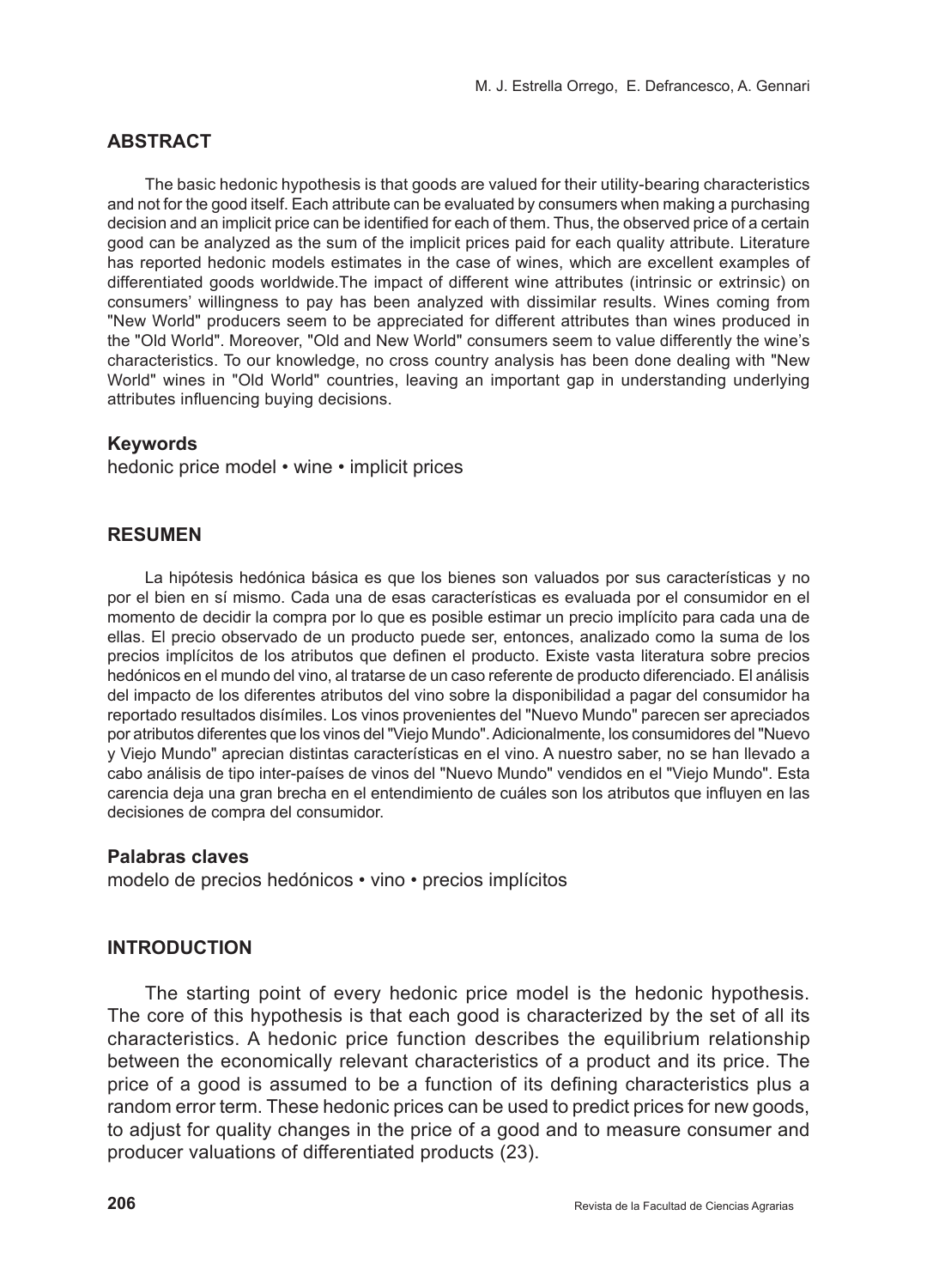Being wine a highly differentiated product, the hedonic price model suits perfectly and allows the identification of attributes having the biggest impact in consumers' willingness to pay. With this information it is possible to build hedonic implicit prices, allowing producers and intermediates to estimate the impact of product quality or labelling changes.

# **Theoretical framework**

Even if different authors have worked on the hedonic models estimation (14, 19, 22, 41, 43), two main approaches have contributed greatly towards the theoretical framework on hedonic prices. The first approach derives from Lancaster's consumer theory (26), and the second one has been proposed by Rosen (42). Both the approaches aim to price products attributes, considering them as the elements generating utility for the consumer.

Lancaster believed that the traditional theory of consumer behaviourwas inappropriate to explain consumers' utility function.The novelty of Lancaster`s theory was to introduce the idea that properties and characteristics of a given good produce utility to consumers. Thus, consumer`s preferences are exercised on good`s characteristics, and not directly on goods.

The model proposed by Lancaster supposes that each characteristic can be associated to one or more goods. The utility maximizing consumer decision underlying the buying decision is:

> MAX *U* (z) Subject to  $Px \leq K$ With *z* = *Bx*

where *U(z)* is the consumer utility to be maximized, *z* isthe vector of *i* characteristics  $(i = 1, \ldots, n)$  describing a vector of goodsx<sub>*i*</sub>  $(j = 1, \ldots, m)$ . **P** are the prices of the defined goods and K is the budget constraint experienced by the consumer and is defined on the goods-space *x*. The relationship between the collection of products' characteristics and the collection of goods available is considered linear. The equation system *z* = *Bx*  represents a transformation between goods-space and characteristics-space.

Based on Lancaster´s work, Rosen suggests there are competitive implicit markets where implicit prices for embodied product attributes are defined and that consumers evaluate product characteristics when making purchasing decisions. Therefore, the observed price of a given good is the linear combination of the quality attributes where the implicit prices are the attributes' weights. Product *x*<sup>j</sup> market implicitly reveals a function  $P_{\text{j}} = P_{\text{j}}(z_{\text{i}},z_{\text{2}},...,z_{\text{n}})$  relating prices  $P$  and characteristics  $\bm{z}$ . Rosen supported his view on the idea that "when goods can be treated as tied packages of characteristics, observed market prices are also comparable on those terms" (42).

Market equilibrium conditions determine the set of hedonic prices, which are the implicit prices of attributes for the specific amount of each characteristic -as they are revealed to economic agents from observed prices-. Rosen estimated intersections of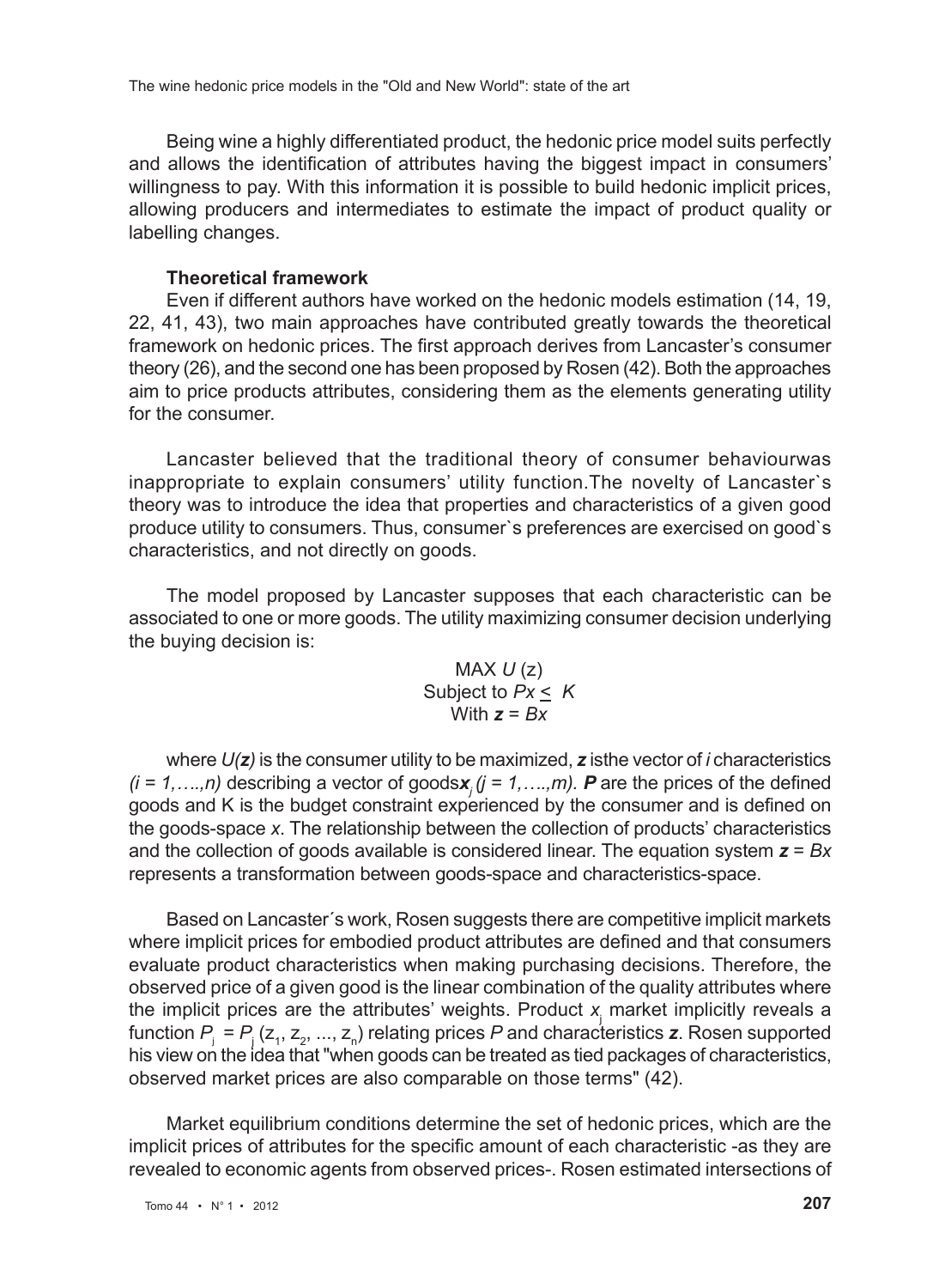the demand curves of different consumers with varying tastes and the supply functions of different producers with diverse technologies of production. The implicit estimated prices for quality attributes provide the implicit marginal valuation that consumers and producers place on the vector of characteristics. Considering a vector of good´s characteristics ( $\mathbf{z}_{i1}$ ,  $\mathbf{z}_{i2}$ , ...,  $\mathbf{z}_{in}$ )

MAX *U* (*z*) subject to *Pz* < *K*

where *k* denotes the consumer's budget constraint and *P* is the vector of marginal market prices the consumer is willing to pay for the *z* attributes. The corresponding first-order conditions for a given product i are:

$$
\frac{\partial P_{ji}}{\partial z_{ji}} = \frac{\partial U}{\partial U_{j}} \frac{\partial z_{ji}}{\partial P_{ji}} \forall i \forall j
$$

### **The case of wine**

Being wine a highly differentiated product - where grape variety is only one product's attribute - it seems appropriate to analyze price through the hedonic price model. Moreover, information about its intrinsic quality is limited until the time of consumption, so consumers need to use other indicators of the wine's characteristics as quality signals -when making purchasing decisions (3). Many authors have estimated implicit prices of wine attributes through the hedonic approach.

# *Wine characteristics' selection*

The hedonic theory suggests that a characteristic should be included in the analysis if it influences consumer and producer behaviour. This implicitly assumes that consumers and producers consider the same set of attributes when they value a good and this is difficult to sustain. In wine, for example, the consumer may be interested in winery reputation or information and labelling design while the seller may focus on chemical attributes or vineyard management. Furthermore, different consumers may base their purchasing decisions on different sets of characteristics or assign different weights to them (13). As most products eventually end up in private households, even though they will pass through a number of intermediate markets on their way from producer to end user, it seems logical to focus on consumers decisions (24). The hedonic model also follows this approach and considers those characteristics which could be important for consumers when making a purchasing decision.

Under the assumption that one can build a unique list of characteristics, for consumers and producers, these characteristics can be both intrinsic and extrinsic characteristics. As defined by Mathis *et al.* (31) it is absolutely necessary that these characteristics are defined accurately and completely through indicators. Intrinsic characteristics are the ones bundled in the good and are the essence of the product. On the other hand, extrinsic characteristics are those influencing consumer´s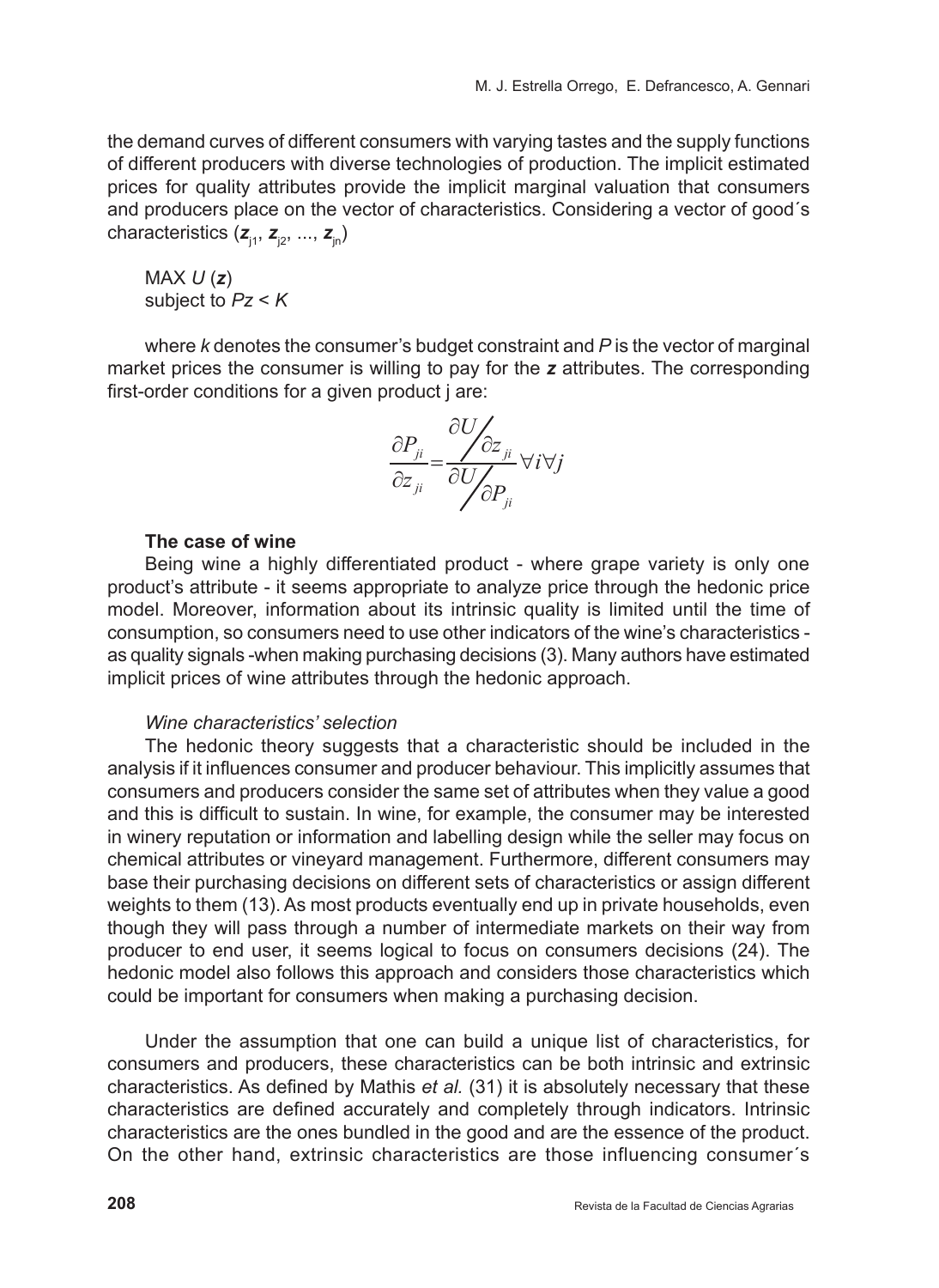appreciation of the good but not belonging to the product itself. For the case of wine, intrinsic characteristics considered in hedonic models are grape-variety; vintage; alcohol content and other technical quality attributes. An extrinsic characteristic is, for example, the landscape of a particular wine region such as Chianti or Cafayate or the jury grade received by a wine.

Following the consumer oriented approach, some authors sustained that technical quality issues should not be employed in the hedonic price models. In the case of wine, for example, grape attributes are of primarily interest for grape growers and winemakers, but could be not so valued by consumers at the moment of the buying decision because they are not fully known when this information is not provided in the label. At least, the vast majority of consumers do not have access to information or knowledge on these technical qualities of grapes and so these may not impact significantly on their willingness to pay for a certain wine. As defined by Unwin (53) '*when purchasing a particular bottle of wine for the first time, most consumers do not have any idea at all about the precise level of fine tannins in it, its firmness of attack, its color intensity*…'

Generally, the consumer faces an information problem in his evaluation of the utility of different products supplied in the market. Getting information about quality is generally expensive, limiting the willingness of the consumer to search for it. In the case of wine, this search procedure does not seem appropriate and consumers may plausibly use other attributes to infer quality. As a signaling factor, reputation could help to overcome the lack of information of consumers in repeated purchasing decisions. Reputation is often referred to as the 'goodwill' value of the firm's brand name. For Stigler '*reputation is a world which denotes the persistence of quality and reputation commands a price because it economizes search'* (51)\* .

Shapiro (48) developed a theoretical framework to examine the effects of the individual producer reputation on prices. The author considered reputation as common knowledge or public information and as the result of the evaluation a consumer does on the quality of goods produced by the firm in the past. This information is used as an indicator of present or future quality.

The main assumption is that all consumers communicate with each other to share information about products (also through publications), but that such information necessarily comes with a time-lag. These publications could be wine guides or wine publications and, in the actual era of internet and social media, also web-pages, blogs and forums.

According to Nelson, search is the basic activity for getting information and refers to any way of evaluating these alternatives, subject to some restrictions: 1- 'the consumer must inspect the option, 2- inspection must occur prior to purchasing' (35). Experience is the information process by which a consumer purchases brands for consumption and after several purchases determines which brand he prefers. Credence attributes are 'those which, although worthwhile, cannot be evaluated in normal use. Instead the assessment of their marginal value requires additional costly information (…)' (15). Through labelling, experience and credence attributes are transformed into search ones.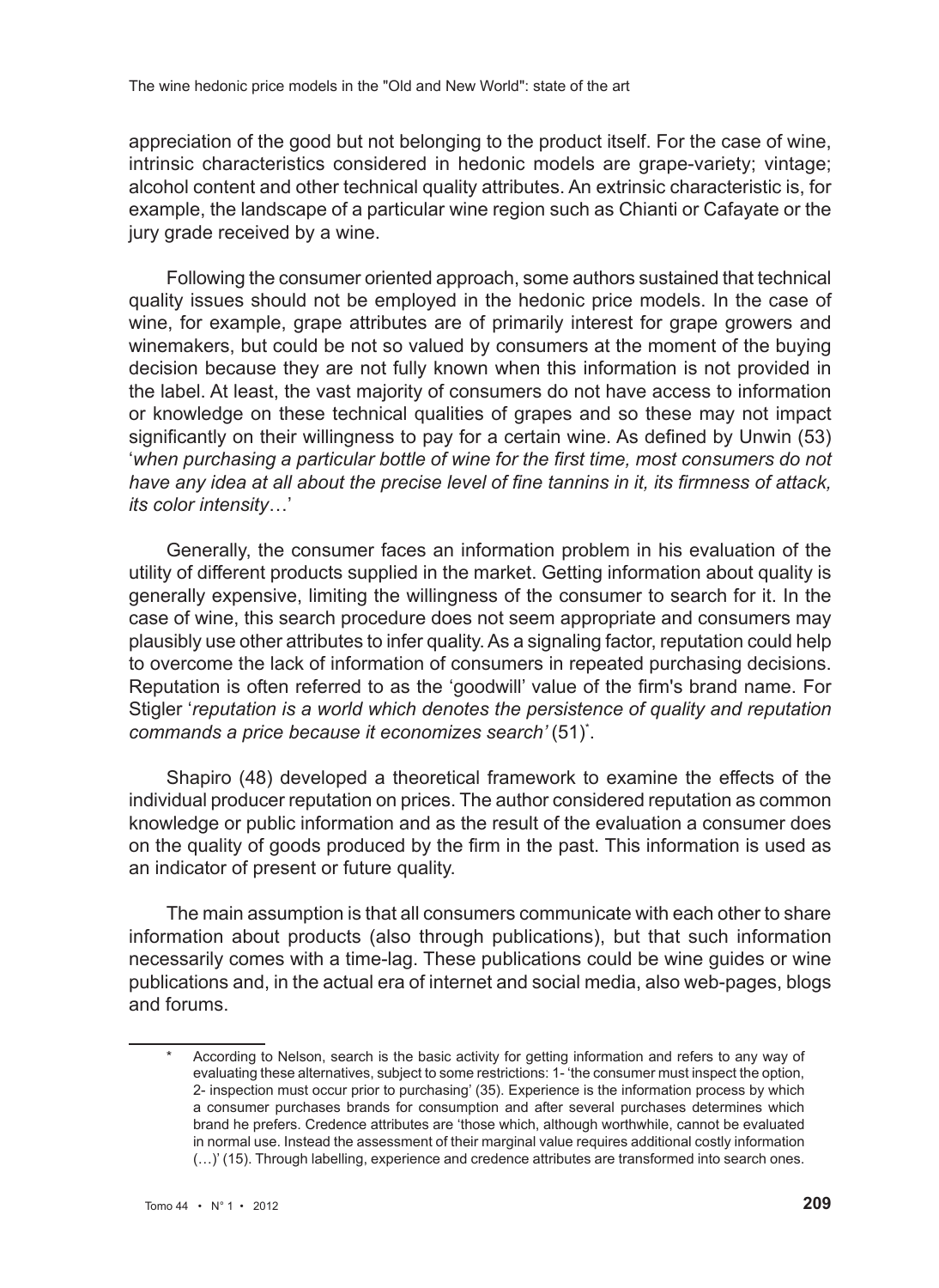**Table 1.** Search, experience and credence attributes of wine.

**Tabla 1.** Atributos búsqueda, experiencia y confianza en el caso del vino.

|            | <b>Intrinsic</b>                                                                                                                                                                                                                    | <b>Extrinsic</b>                                                                                                     |
|------------|-------------------------------------------------------------------------------------------------------------------------------------------------------------------------------------------------------------------------------------|----------------------------------------------------------------------------------------------------------------------|
| Search     | Colour (red, white, rosé)<br>Type of wine (still, sparkling)<br><b>Brand</b><br>Alcohol Content<br>Producer's name<br>Bottle weight<br>When reported on label<br>Vintage<br>Grape variety<br>Place of origin<br>Special descriptors | Jury Grade: present, future and<br>reputation<br><b>Promotional Agency</b><br>Cellaring potential<br>Retailer's name |
| Experience | Visual characteristics<br>Olfactory characteristics<br>Gustatory characteristics                                                                                                                                                    |                                                                                                                      |
| Credence   | When not reported on label<br>Vintage<br>Variety<br>Place of origin                                                                                                                                                                 |                                                                                                                      |

# *Prices data set selection*

The selection of the price data set has been, through all literature, a critical and controversial aspect. Underlying this choice is the need to collect data over most quality attributes influencing consumers' willingness to pay. Moreover, prices need to be as close as possible to the real retail prices in order to get a correct estimation of attributes' implicit prices.

Through literature, two main approaches have been adopted. Some authors have built their data set with observed prices and some others have simulated a market to understand consumers' purchasing decisions. The simulated market approach is generally adopted when the research goal is to test new product attributes, such as organic or environmental friendly production processes for agro-food products.

# • Observed prices

Observed prices are the ones obtained through surveys on retail markets or from direct information on the product (catalogues, publications, guides). Sources for observed prices are diverse and, if we could distinguish them from closest to distant from the consumer, these would be: retail prices; FOB prices; en primeur prices and suggested prices.

The retail data set corresponds to the actual identification of market prices at the retailer. The utility of this type of information relies on offering the real information consumers face when making purchasing decisions. Whether this information is gathered through direct surveys or by specialized agencies (such as AC Nielsen) depends, generally, on the objective of the research and its funding.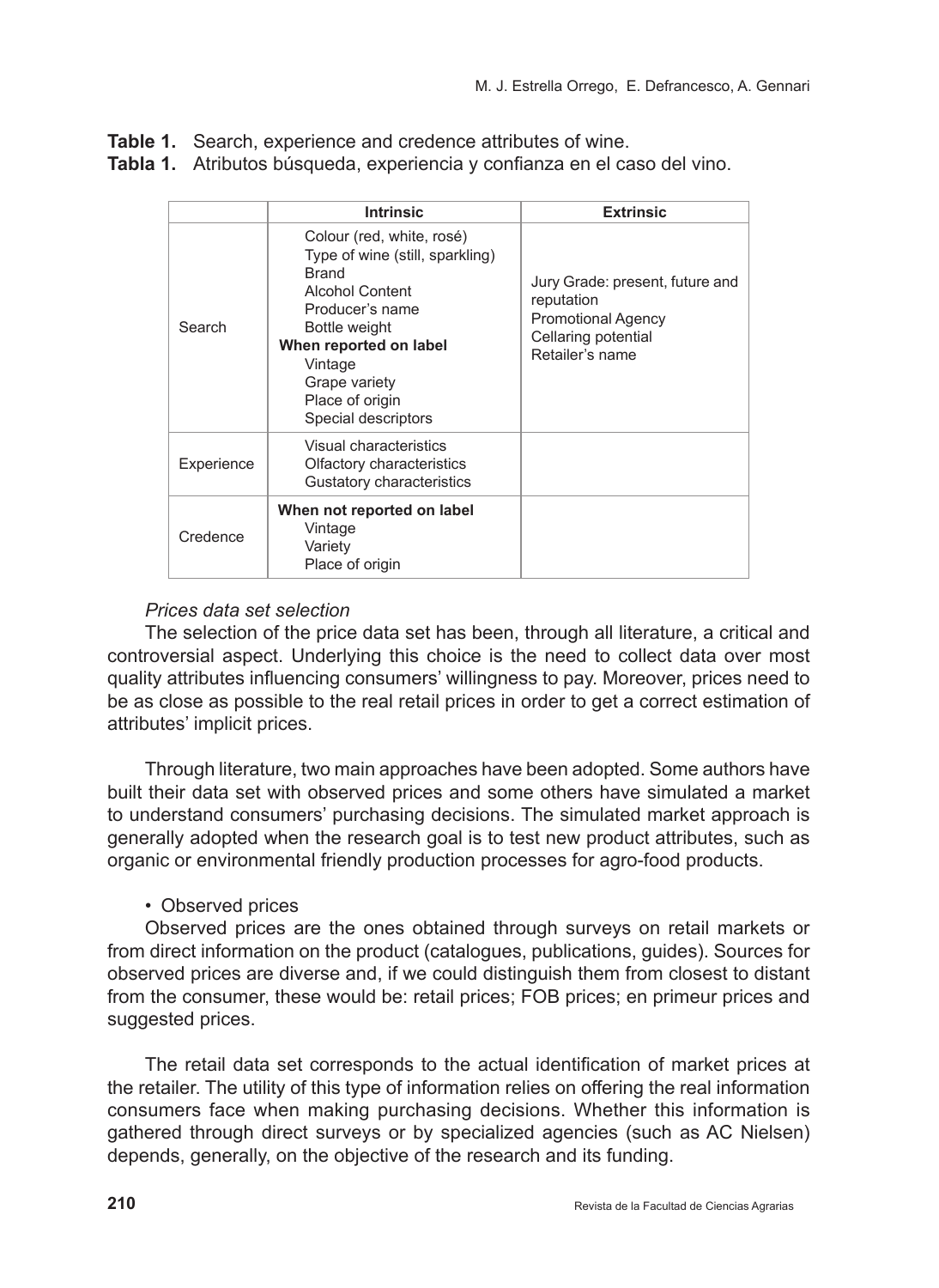| Author                                       |      | Origin<br>country            | Final<br>market              | Data                                       | Price                             | <b>Source</b>                                                                                                                                                                                                           |
|----------------------------------------------|------|------------------------------|------------------------------|--------------------------------------------|-----------------------------------|-------------------------------------------------------------------------------------------------------------------------------------------------------------------------------------------------------------------------|
| Ocskowski (37)                               | 1994 | Australia                    | Australia                    | Wine Guide                                 | Suggested<br>Price                | Shield and Meyer wine<br>guide 1991 and 1992                                                                                                                                                                            |
| Nerlove (36)                                 | 1995 | World                        | Sweden                       | 102 week period,<br>1989-1991              | FOB + markup                      | Monopoly Vin och Sprit                                                                                                                                                                                                  |
| Combris,<br>Lecocq and<br>Visser (11)        | 1997 | France<br>(Bourdeaux)        | France<br>(Bourdeaux)        | Consumer Report.<br>December 1992          | Retail price at<br>winery         | Report "50 Millions de<br>consommateurs"                                                                                                                                                                                |
| Landon and<br>Smith (27)                     | 1998 | France<br>(Bourdeaux)        | France<br>(Bourdeaux)        | Wine Guide                                 | Suggested<br>Price                | Wine Spectator (1989<br>and 1990)                                                                                                                                                                                       |
| Combris,<br>Lecocq and<br>Visser (12)        | 2000 | France<br>(Burgundy)         | France<br>(Burgundy)         | Consumer Report.<br>November 1993          | Retail price at<br>winery         | Report "50 Millions de<br>consommateurs"                                                                                                                                                                                |
| Angulo, Gil,<br>Gracia and<br>Sanchez (2)    | 2000 | Spain                        | Spain                        | Wine Guide                                 | Suggested<br>Price                | Guia de Vinos Gourmet<br>1998                                                                                                                                                                                           |
| Steiner (50)                                 | 2004 | World                        | <b>Great Britain</b>         | August 1994                                | <b>Retail Price</b>               | <b>AC Nielsen</b>                                                                                                                                                                                                       |
| Morilla Critz<br>Martinez<br>Valderrama (34) | 2002 | Spain                        | Spain                        | Wine Guide                                 | Suggested<br>Price                | Peñin Guide for<br>Spanish wine 1999 and<br>2000                                                                                                                                                                        |
| Schamel (45)                                 | 2003 | New World                    | <b>United States</b>         | Wine Guide                                 | Suggested<br>Price                | Wine Spectator (1990-<br>2001)                                                                                                                                                                                          |
| Schamel and<br>Anderson (47)                 | 2003 | Australia and<br>New Zealand | Australia and<br>New Zealand | Wine Guide                                 | Suggested<br>Price                | James Halliday's wine<br>ratings (1992-2000<br>Australian vintages<br>and 1993-2000 New<br>Zealand vintages) and<br>Wine State magazine<br>(1992-1999 Australian<br>vintages and 1994-<br>1999 New Zealand<br>vintages) |
| Bombrun and<br>Sumner (8)                    | 2003 |                              | United States United States  | Wine Guide                                 | Suggested<br>Price                | Wine Spectator 1995-<br>2001                                                                                                                                                                                            |
| Steiner (50)                                 | 2004 | Australia                    | <b>Great Britain</b>         | August 1994                                | <b>Retail Price</b>               | <b>AC Nielsen</b>                                                                                                                                                                                                       |
| Durham, Pardoe<br>and Vega-H (16)            | 2004 | World                        | <b>United States</b>         | 19 week period,<br>April-September<br>1998 | Restaurant<br><b>Retail Price</b> | Direct Survey                                                                                                                                                                                                           |
| Melo, Buzeta<br>and Marshall<br>(32)         | 2005 | Chile                        | Chile                        | 1-15 September<br>2003                     | <b>Retail Price</b>               | Direct Survey                                                                                                                                                                                                           |
| Bicknell, Friesen<br>and MacDonald<br>(6)    | 2005 | New Zealand                  | New Zealand                  | Wine Guide                                 | Suggested<br>Price                | <b>Michael Coopers</b><br>annual series of Buyer's<br>Guide to New Zealand<br>Wines for the years<br>1994 to 2003                                                                                                       |

# **Table 2.** Wine hedonic models based on observed prices. **Tabla 2.** Modelos de precios hedónicos del vino basados en precios observados.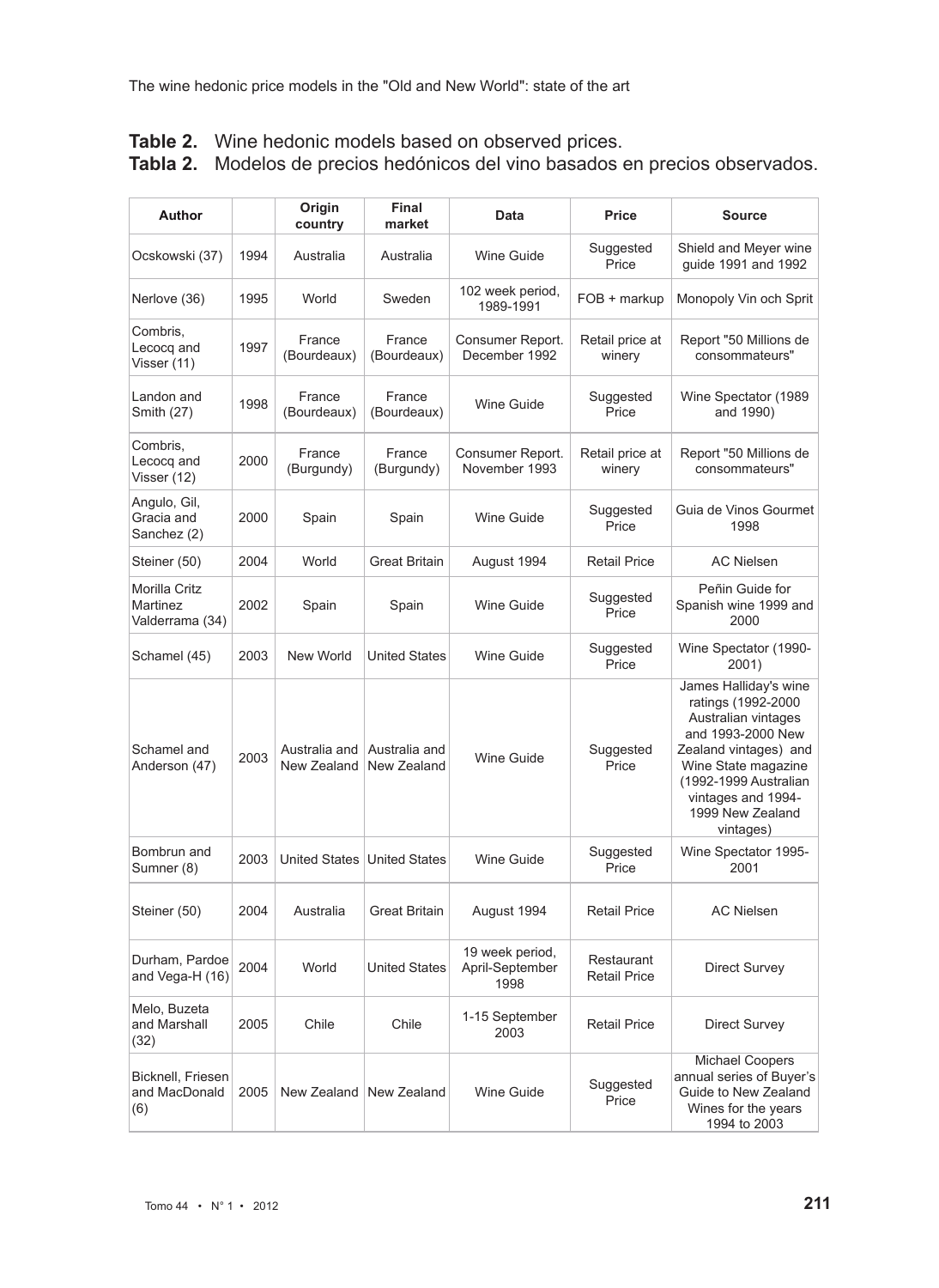| Author                                                      |      | Origin<br>country                                        | Final<br>market                          | Data                                                                                                                                                           | Price                     | <b>Source</b>                                                                              |
|-------------------------------------------------------------|------|----------------------------------------------------------|------------------------------------------|----------------------------------------------------------------------------------------------------------------------------------------------------------------|---------------------------|--------------------------------------------------------------------------------------------|
| Lecocq and<br>Visser (28)                                   | 2006 | France<br>(Bourdeaux<br>and<br>Burgundy)                 | France<br>(Bourdeaux<br>and<br>Burgundy) | December 1992<br>for the Bordeaux I<br>sample, November<br>1993 for the<br>Burgundy sample,<br>and October/<br>November 2001<br>for the Bordeaux II<br>sample. | Retail price at<br>winery | Report "60 Millions de<br>consommateurs"                                                   |
| Troncoso and<br>Aguirre (52)                                | 2006 | Chile                                                    | <b>United States</b>                     | <b>Wine Guide</b>                                                                                                                                              | Suggested<br>Price        | Wine Spectator                                                                             |
| Lima (29)                                                   | 2006 | <b>United States</b>                                     | <b>United States</b>                     | <b>Wine Tastings</b>                                                                                                                                           | Suggested<br>Price        | <b>Californian Tastings</b>                                                                |
| Schamel (46)                                                | 2006 | World                                                    | <b>United States</b>                     | Wine Guide                                                                                                                                                     | Suggested<br>Price        | Wine Spectator                                                                             |
| Miller, Genc and<br>Driscoll (33)                           | 2007 | <b>United States</b><br>(California)                     | <b>United States</b><br>(California)     | Wine Guide                                                                                                                                                     | Suggested<br>Price        | Wine Spectator                                                                             |
| Ali and Nauges<br>(1)                                       | 2007 | France                                                   | France                                   | Vintages 1983-<br>1998 **                                                                                                                                      | <b>Primeur Price</b>      | Broker house in<br><b>Bourdeaux</b>                                                        |
| San Martin,<br>Brummer and<br>Troncoso (44)                 | 2008 | Argentina                                                | <b>United States</b>                     | Wine Guide                                                                                                                                                     | Suggested<br>Price        | Wine Spectator 2006                                                                        |
| Florkowski,<br>Carew and<br>Senshui (17)                    | 2008 | France<br>(Burgundy)                                     | Canada<br>(British<br>Columbia)          | 108 weeks, April<br>2002 May 2004                                                                                                                              | <b>Retail Price</b>       | Monopoly British<br>Columbia Liquor<br><b>Distribution Branch</b>                          |
| Gonzalez and<br>Melo (18)                                   | 2008 | Chile                                                    | Chile                                    | Wine Magazine                                                                                                                                                  | Suggested<br>Price        | La Cav Magazine                                                                            |
| Roberto Luppe<br>Lopes Fávero<br>and Prado<br>Belfiore (30) | 2008 | Brazil                                                   | Brazil,<br>Argentina,<br>Chile           | No available data                                                                                                                                              | Retail price              | No available data                                                                          |
| Panzone and<br>Simoes (39)                                  | 2009 | Portugal                                                 | Portugal                                 | Online data July<br>2007                                                                                                                                       | <b>Retail Price</b>       | Portuguese retailer:<br>Continente Hypermarket.                                            |
| Benfratello,<br>Piacenza and<br>Sacchettos (5)              | 2009 | Italy                                                    | Italy                                    | Different data                                                                                                                                                 | <b>Retaill Price</b>      | Direct Survey + Wine<br>Spectator + DuemilaVini<br>$*2$                                    |
| Ortuzar-Gana<br>and Alfranca-<br>Burriel (38)               | 2010 | Chile                                                    | Chile                                    | 104 weeks<br>September<br>2004-September<br>2006                                                                                                               | "Reqular Price"           | <b>AC Nielsen</b>                                                                          |
| Boatto,<br>Defrancesco<br>and Trestini (7)                  | 2011 | Italy                                                    | Italy                                    | June-December<br>2006                                                                                                                                          | <b>Retail Price</b>       | <b>Direct Survey</b>                                                                       |
| Brentari and<br>Levaggi (9)                                 | 2011 | Italy                                                    | Italy                                    | Wine Guide                                                                                                                                                     | Suggested<br>Price        | Guida di Vini prepared<br>by Altroconsumo (Italian<br>Independent Consumer<br>Association) |
| Yoo, Florkowski<br>and Crew (54)                            | 2011 | Argentina,<br>Bulgaria,<br>Chile, Croatia<br>and Hungary | Canada<br>(British<br>Columbia)          | 108 weeks, April<br>2002 May 2004                                                                                                                              | <b>Retail Price</b>       | <b>Monopoly British</b><br>Columbia Liquor<br><b>Distribution Branch</b>                   |
| Kwong, Cyr,<br>Kushner and<br>Ogwang (25)                   | 2011 | Canada<br>(Ontario)                                      | Canada<br>(Ontario)                      | No available data                                                                                                                                              | Retail price              | Ontario's Monopoly:<br>Liquor Control Board of<br>Ontario (LCBO)                           |

\*\* 1984 vintage was excluded from the analysis due to the broker's decision of removing it from the catalogue.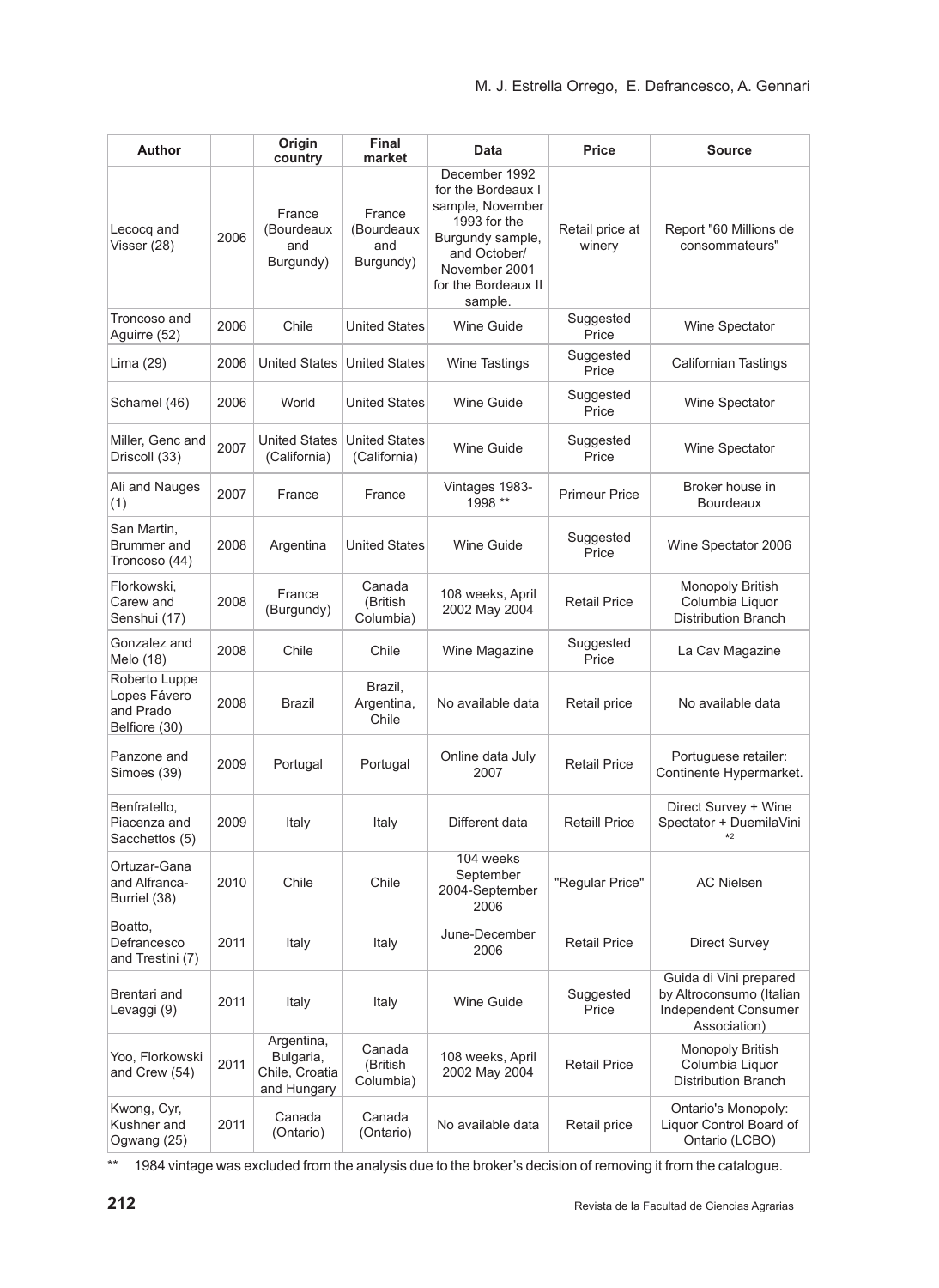For retail prices, different authors have selected diverse data sources. Many have chosen AC Nielsen panel data, which generally covers a wide range of retail stores and with enough detail to estimate an appropriate hedonic function. Others have preferred to conduct direct surveys, in large-scale retailers, wine shops or in restaurants. A special case is the one studied by Ortuzar-Gana *et al.* (38) who decided to build a hedonic price model considering the "regular price". The regular price is the baseline price which can be found in the most usual conditions (20) and the authors calculated it by considered the one standard deviation criterion over the discount percentages options. Underlying this decision is their idea that '*prices collected from stores may be promotional prices which are not associated with product's characteristics from the seller's perspective, due to the objective of selling more items in a limited time period'* (38). The authors found the hedonic estimation based on regular prices performed better (comparing to one based on current prices) because it displayed a better consumer valuation of each wine attribute.

Recommended prices are the ones suggested by the producer or by a certain publication or wine guide. These prices are not necessarily found in the market but are rather the suggestion given by different agents -*e. g.* producers and wine experts- , after some technical quality attributes have been considered. Hence, these prices may not fully reflect the real of consumers' willingness to pay, because they may not be the market equilibrium prices.

For recommended prices, two different sources have been used through literature. The most widely used source has been wine guides or wine publications. This choice has been generally explained by the data´s accessibility to the wine consuming public at large. Moreover, as sustained by Ortuzar-Gana *et al.* (38) these recommended prices could be useful because they do not take into account the seasonal discounts and are independent ofthe retailer characteristics.

Even if widely used, wine guides have been considered inappropriate for estimating hedonic price equations by many authors (7, 11, 21, 54).

#### • Simulated markets

As consumer behaviour is a complex issue, some authors have considered useful to work over simulated market data to identify factors influencing consumers' willingness to pay for a certain good's attribute. Generally, this approach is used to identify the impact of new attributes in consumers' willingness to pay. This is the case of experiments set to test new healthy products, functional products or environmentally friendly production processes.

Gustafson and Sumner (21) developed an experiment in a wine retail setting with a different approach. After consumers have freely chosen a certain wine, they were asked to participate in the investigation. Based on their primary wine selection six different wines were offered to each consumer (a special software was developed and it created a list of wines based on wines available in the store). This second wine selection was analyzed using a hedonic approach together with a demographic questionnaire these consumers completed.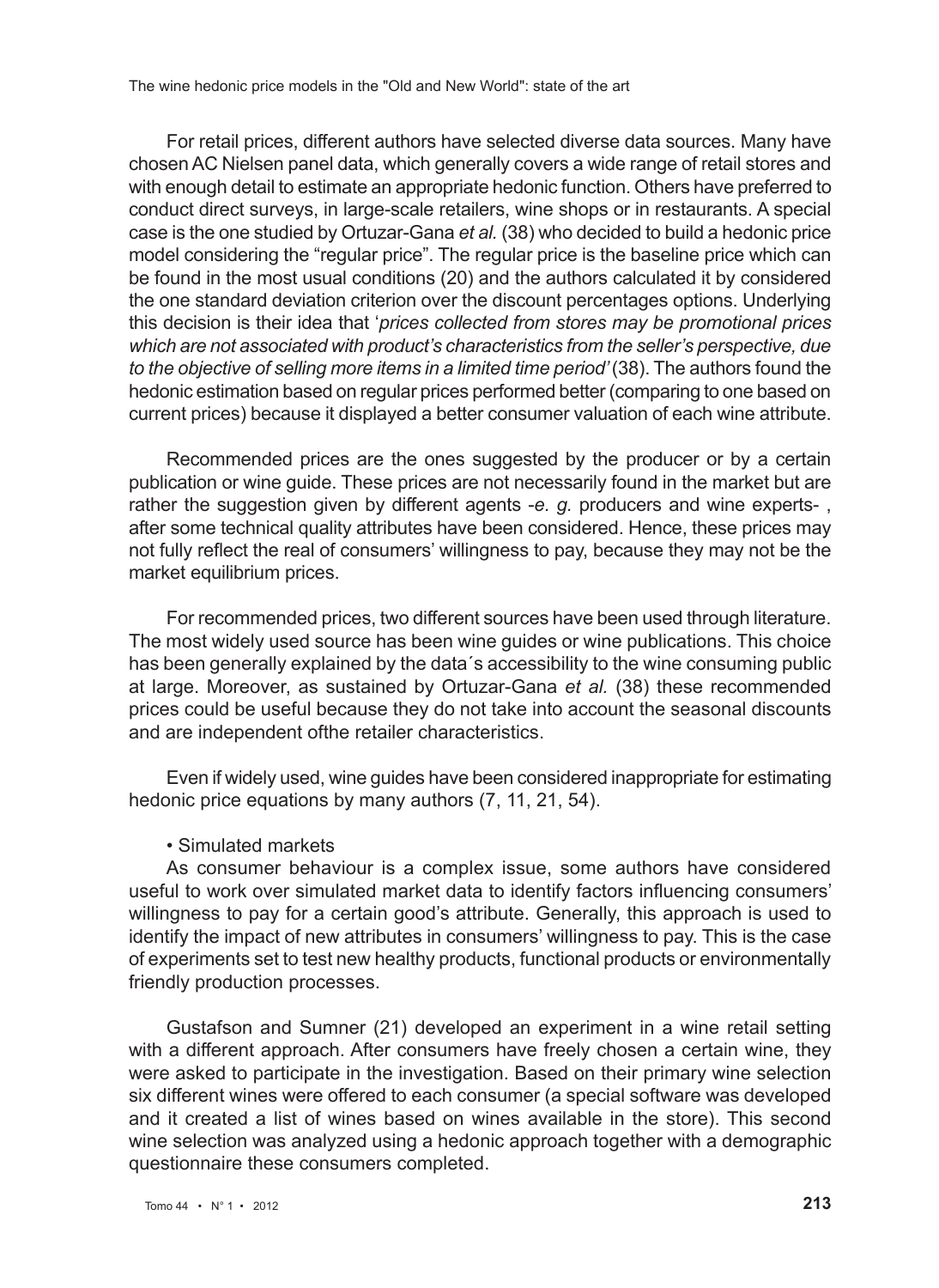### *The implicit price of wine attributes*

Among the wine quality attributes considered in hedonic models, some show a relatively stable and uniform performance in different markets and for different time periods. Some others, on the contrary, show specific positive or negative impacts on price depending on the considered market.

In this literature review, a distinction will be made considering the origin of the wine and the selling market. For this purpose we have classified markets, both origin and destination, in "Old World" countries and "New World" countries. France, Italy, Spain, Portugal, Germany, Austria, Switzerland, Belgium, Greece, Bulgaria, Hungary and Romania will be considered as part of the "Old Word". United States, Australia, New Zealand, South Africa, Canada, Argentina, Chile, Brazil, Mexico and Uruguay will be considered the "New World" countries.

As explained by Parcero (40) all countries not included in the "New World" and the "Old World" are countries with little tradition of wine consumption and practically inexistent tradition of wine production. However, from 1961 till today they have significantly increased their imports relatively to the world's total imports of wine. Among these countries stand out United Kingdom, Denmark, Sweden, Holland, Russia, Belgium, Japan, China and India. This group of countries is defined as "new buyers" and will be considered among the "New World" countries.

#### • "New World" wine in "New World" markets

Most of the hedonic research in the wine market has been done regarding "New World" wines sold in "New World" countries. These can be possibly explained by the increasing participation of these actors in the world wine scenario (4).

As described in table 3 (page 215), most hedonic model estimation have found that 'New World' wines' rating (jury grade), vintage and place of origin have a significant positive impact on consumer's willingness to pay in "New World" markets.

For place of origin, a strong consensus (32, 44, 50) has risen over the fact that the more specific the labelling of the place of origin, the higher the price. Moreover, a positive trend has been distinguished toward more regional differentiation.

The influence of jury grades on consumers' willingness to pay has also raised high consensus. Most authors have found this variable to have a significant and positive impact on purchasing decisions. However, the evolution of this impact is subject to different interpretations.

For instance, Schamel and Anderson (46) identify the winery rating as having a positive but downward trend while Bicknell *et al.* (6) found the variable has increased over time. As could be expected, in United States were Wine Spectator has the strongest influence and profile, the impact of Parker's grade is consistently more important.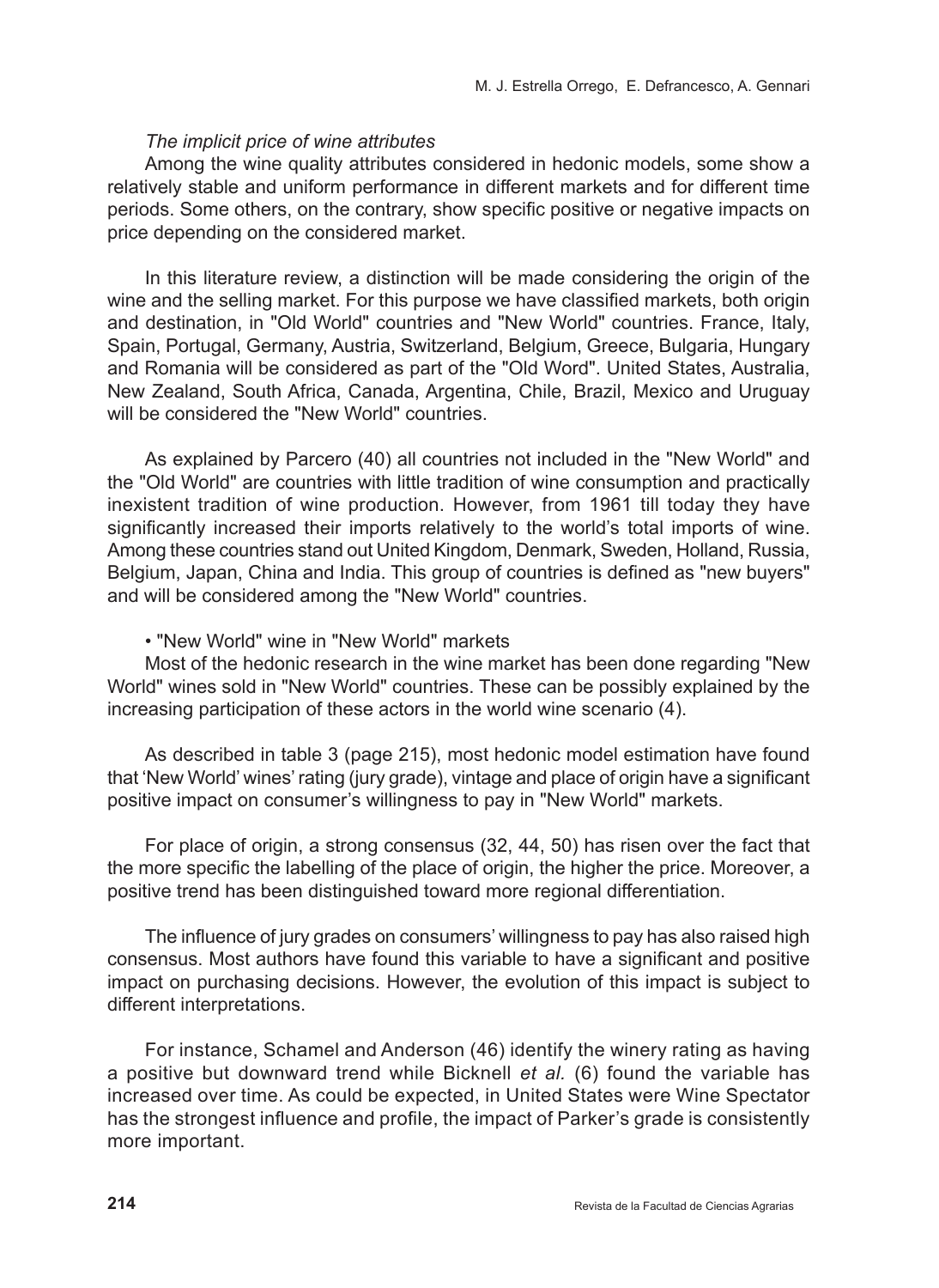| Author                                                    |      | Origin<br>country                                        | <b>Final market</b>                  | <b>Functional Form</b>                      | Rating/<br>Jury<br>Grade | Vintage   | Place of<br>origin |
|-----------------------------------------------------------|------|----------------------------------------------------------|--------------------------------------|---------------------------------------------|--------------------------|-----------|--------------------|
| Ocskowski (37)                                            | 1994 | Australia                                                | Australia                            | Semi-logarithmic                            | $^{+}$                   | $\ddot{}$ | $+ -$              |
| Schamel and<br>Anderson (47)                              | 2003 | Australia and<br>New Zealand                             | Australia and<br>New Zealand         | Semi-logarithmic                            | $\ddot{}$                |           | $+$                |
| Schamel (45)                                              | 2003 | New World                                                | <b>United States</b>                 | Semi-logarithmic                            | $^{+}$                   |           | $+ -$              |
| Bombrun and<br>Sumner (8)                                 | 2003 | <b>United States</b>                                     | <b>United States</b>                 | Semi-logarithmic                            | $+ -$                    | $+ -$     | $+$                |
| Steiner (50)                                              | 2004 | Australia                                                | <b>Great Britain</b>                 | Semi-logarithmic                            |                          | $\ddot{}$ | $+ -$              |
| Melo, Buzeta and<br>Marshall (32)                         | 2005 | Chile                                                    | Chile                                | Semi-logarithmic                            |                          | $\ddot{}$ | $+ -$              |
| Bicknell, Friesen<br>and MacDonald (6)                    | 2005 | New Zealand                                              | New Zealand                          | Semi-logarithmic                            | $\ddot{}$                |           | $+ -$              |
| Troncoso and<br>Aguirre (52)                              | 2006 | Chile                                                    | <b>United States</b>                 | Semi-logarithmic                            | $\ddot{}$                | $\ddot{}$ | $+$                |
| Lima (29)                                                 | 2006 | <b>United States</b>                                     | <b>United States</b>                 | No information                              | $^{+}$                   | $\ddot{}$ |                    |
| Miller, Genc and<br>Driscoll (33)                         | 2007 | <b>United States</b><br>(California)                     | <b>United States</b><br>(California) | Semi-logarithmic                            | $\ddot{}$                | $\ddot{}$ | n.s.               |
| González and Melo<br>(18)                                 | 2008 | Chile                                                    | Chile                                | Semi-logarithmic                            | $\ddot{}$                | $\ddot{}$ |                    |
| San Martin,<br>Brummer and<br>Troncoso (44)               | 2008 | Argentina                                                | <b>United States</b>                 | Semi-logarithmic                            | $\ddot{}$                | $\ddot{}$ | $+ -$              |
| Roberto Luppe,<br>Lopes Fávero and<br>Prado Belfiore (30) | 2008 | <b>Brazil</b>                                            | Brazil,<br>Argentina, Chile          | Semi-logarithmic                            |                          | $+ -$     | $+ -$              |
| Ortuzar-Gana and<br>Alfranca-Burriel<br>(38)              | 2010 | Chile                                                    | Chile                                | Semi-logarithmic                            |                          |           |                    |
| Yoo, Florkowski<br>and Crew (54)                          | 2011 | Argentina,<br>Bulgaria,<br>Chile, Croatia<br>and Hungary | Canada (British<br>Columbia)         | Semi-logarithmic                            |                          |           | $+ -$              |
| Kwong, Cyr,<br>Kushner and<br>Ogwang (25)                 | 2011 | Canada                                                   | Canada<br>(Ontario)                  | Semiparametric<br>partially linear<br>model | $\ddot{}$                | n.s.      | n.s.               |

| Table 3. |  | "New World" wines in "New World" markets. |  |
|----------|--|-------------------------------------------|--|
|          |  |                                           |  |

**Tabla 3.** Vinos del "Nuevo Mundo" en mercados del "Nuevo Mundo".

Vintage has been identify as significantly affecting consumers' buying decisions but presenting differences for red and white wines, for certain varieties and for different price-categories.

The role of brands have also been considered thoroughly, specially by Schamel (46) who argued that "New World" countries have still much work to do in the regional differentiation but realized leading brands are able to pick up much of the price differential. The author suggested regional quality leaders could benefit from emphasizing origin in their own marketing.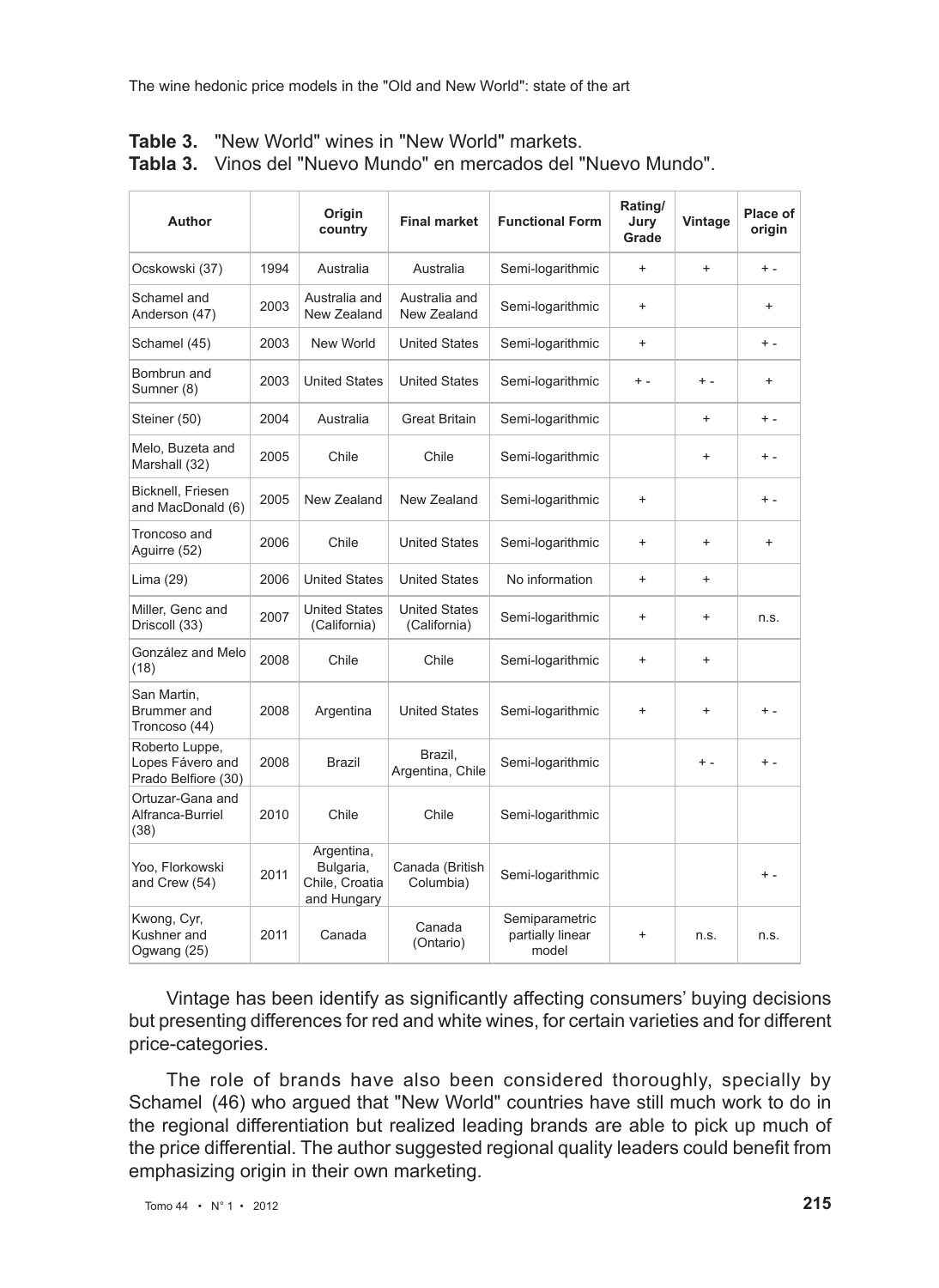• "Old World" wine in "Old World" markets

"Old World" countries, both in production and in consumption, are still the most important actors in the global wine market. Being Italy, France and Spain the most important countries, most studies have been done for these wines.

| Table 4. | "Old World" wines in "Old World" markets. |  |  |
|----------|-------------------------------------------|--|--|
|          |                                           |  |  |

**Tabla 4.** Vinos del "Viejo Mundo" en mercados del "Viejo Mundo".

| Author                                           |      | Origin country                        | <b>Final market</b>                   | <b>Functional Form</b>           | Rating<br>/Jurv<br>Grade | Vintage   | Place of<br>origin |
|--------------------------------------------------|------|---------------------------------------|---------------------------------------|----------------------------------|--------------------------|-----------|--------------------|
| Combris, Lecocq and<br>Visser (11)               | 1997 | France<br>(Bourdeaux)                 | France<br>(Bourdeaux)                 | Semi-logarithmic                 | $\ddot{}$                | n.s.      | $+ -$              |
| Landon and Smith<br>(27)                         | 1998 | France<br>(Bourdeaux)                 | France<br>(Bourdeaux)                 | Reciprocal<br><b>Square Root</b> | $\ddot{}$                |           |                    |
| Combris, Lecocq and<br>Visser (12)               | 2000 | France<br>(Burgundy)                  | France<br>(Burgundy)                  | Semi-logarithmic                 | $\ddot{}$                | $\ddot{}$ |                    |
| Angulo, Gil, Gracia<br>and Sanchez (2)           | 2000 | Spain                                 | Spain                                 | Multinomial Logit<br>model       | $\ddot{}$                | $\ddot{}$ | $+$                |
| Morilla Critz and<br>Martinez Valderrama<br>(34) | 2002 | Spain                                 | Spain                                 | Semi-logarithmic                 | $\ddot{}$                | $\ddot{}$ | $+ -$              |
| Lecocq and Visser<br>(28)                        | 2006 | France<br>(Bourdeaux and<br>Burgundy) | France<br>(Bourdeaux and<br>Burgundy) | Semi-logarithmic                 | $\ddot{}$                |           |                    |
| Ali and Naughes (1)                              | 2007 | France                                | France                                | Semi-logarithmic                 | $+ -$                    | $\ddot{}$ |                    |
| Panzone and Simoes<br>(39)                       | 2009 | Portugal                              | Portugal                              | Semi-logarithmic                 |                          |           | $+$                |
| Benfratello, Piacenza<br>and Sacchettos (5)      | 2009 | Italy                                 | Italy                                 | Box-Cox<br>transformation        | $\ddot{}$                |           |                    |
| Boatto, Defrancesco<br>and Trestini (7)          | 2011 | Italy                                 | Italy                                 | Semi-logarithmic                 | $\ddot{}$                | $\ddot{}$ |                    |
| Brentari and Levaggi<br>(9)                      | 2011 | Italy                                 | Italy                                 | Semi-logarithmic                 |                          |           | $\ddot{}$          |

For those studies considering different places of origin as explanatory variables of the hedonic models, results indicate a strong positive influence. It should be noted that many studies refer to a special grape producing region. In this cases, place of origin does not need to be included in the analysis (1, 7, 27, 28).

Panzone and Simoes (39) set an interesting point when referring to the Portuguese market. They observed that Protected Designation of Origin\*\*\* (PDO) labelling is not a factor attracting a price premium *per se*, but rather it is the interaction between the PDO and the region of production that actually gives a premium.

The influence of rating/jury-grade has also raised consensus in these markets. In this case, however, this variable does not indicate necessarily a present jury grade but rather a reputation index or a future jury grade. The most notable case is the one

<sup>\*\*\*</sup> An specific European Union regulation intended to guarantee geographical indication related quality.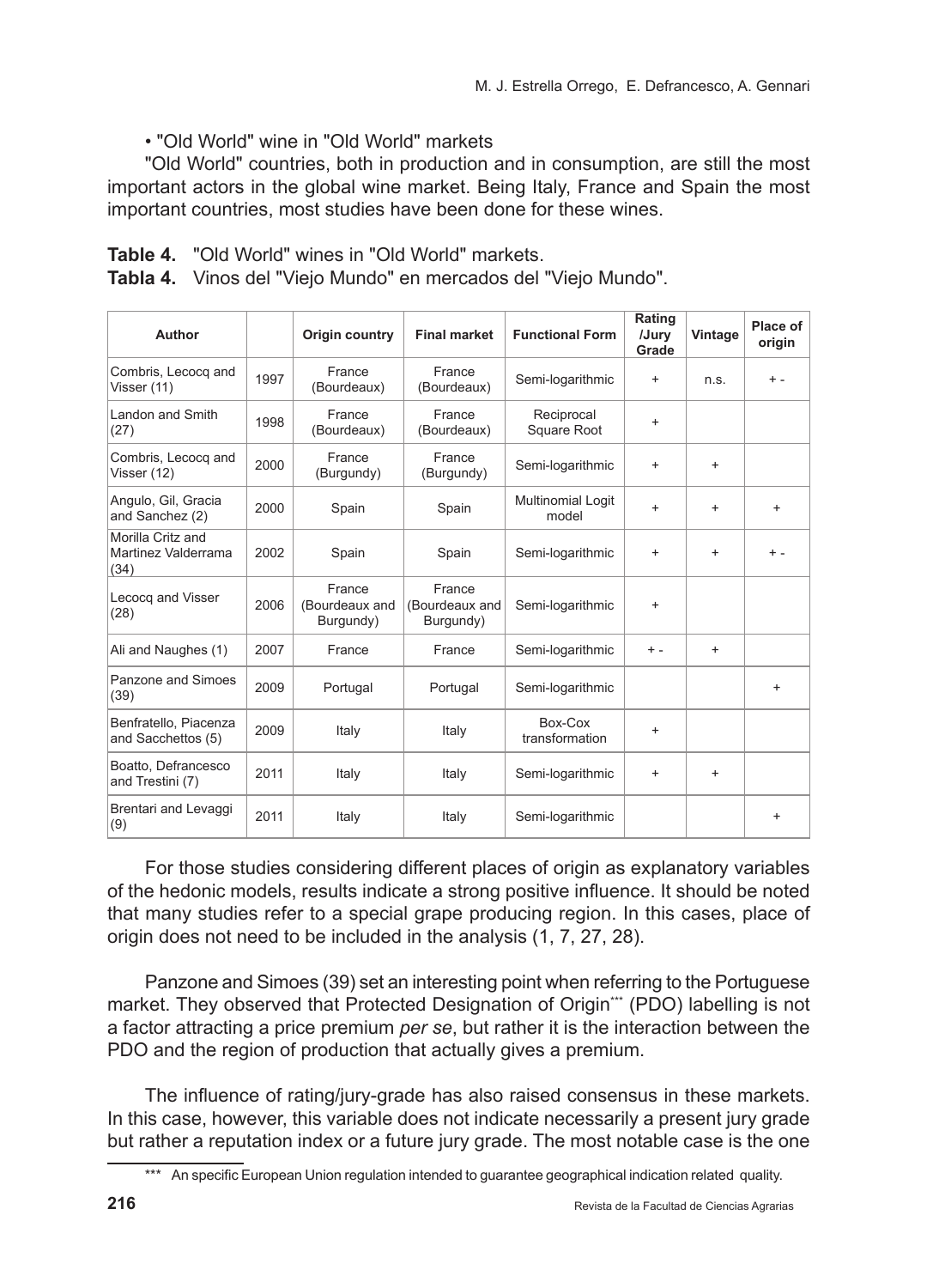studied by Landon and Smith (27) who founded that reputation (built with individual and collective reputation indexes) has a significant positive impact on price, 20 times bigger than current quality (measured by present jury-grade).

• "Old World" wine in "New World" markets

In a scenario of 'New World' countries increasing per-capita consumption and "Old World" countries reducing it, it seems logical for "Old World" producers to focus on these more dynamic markets. However, not much research has been done in this area, only targeting the British Columbia market. In British Columbia, *Barbaresco* and *Barbera* brands were found to have a significant impact on consumers' willingness to pay (17). This impact was found to be positive for some brands and negative for some others.

For French wines in British Columbia, certain geographical areas were found to have a significant but different impact on willingness to pay (10). Even if regions are geographically contiguous, their wines exhibit quality differences due to village geography, climate, among others. The ranking scheme showed significant positive impact, with "Premier" and "Grand Cru" designations showing a premium for most wines.

| Author                                |      | Origin country | <b>Final market</b>          | <b>Functional Form</b> | Rating/<br>Jurv<br>Grade | Vintage   | Place<br>οf<br>origin |
|---------------------------------------|------|----------------|------------------------------|------------------------|--------------------------|-----------|-----------------------|
| Florkowski, Carew<br>and Senshui (17) | 2008 | Italy          | Canada (British<br>Columbia) | Semi-logarithmic       |                          |           |                       |
| Carew and<br>Florkowski (10)          | 2010 | France         | Canada (British<br>Columbia) | Semi-logarithmic       | $\ddot{}$                | $\ddot{}$ | $+ -$                 |

**Table 5.** "Old World" wines in "New World" markets.

**Tabla 5.** Vinos del "Viejo Mundo" en mercados del "Nuevo Mundo".

# • Mixed situations

An interesting venue has been taken by some authors, aiming at understanding the whole complexity of a market. In these cases, a single market has been analysed for worldwide wines origins. In the case of the Swedish market, where a monopoly was responsible for import, export, production and retail sale of all alcoholic beverages, rating seems to be the most important variable affecting price. In the United States, the jury grade plays a key role in defining consumers' willingness to pay. This responds basically to the market orientation or preference for wine guides such as Wine Spectator.

**Table 6.** Mixed situations.

| Tabla 6. | Situaciones combinadas. |
|----------|-------------------------|
|          |                         |

| Author       |      | Origin<br>country | Final<br>market         | <b>Functional Form</b>              | Rating<br>/Jury<br>Grade | Vintage   | Place of<br>origin |
|--------------|------|-------------------|-------------------------|-------------------------------------|--------------------------|-----------|--------------------|
| Nerlove (36) | 1995 | World             | Sweden                  | DoubleLogarithmic                   | $\ddot{}$                |           | n.s.               |
| Steiner (49) | 2002 | World             | Great<br><b>Britain</b> | Semi-logarithmic                    |                          | $\ddot{}$ | $+ -$              |
| Schamel (46) | 2006 | World             | United<br><b>States</b> | Mixed log-linear<br>functional form |                          | $\ddot{}$ | $+ -$              |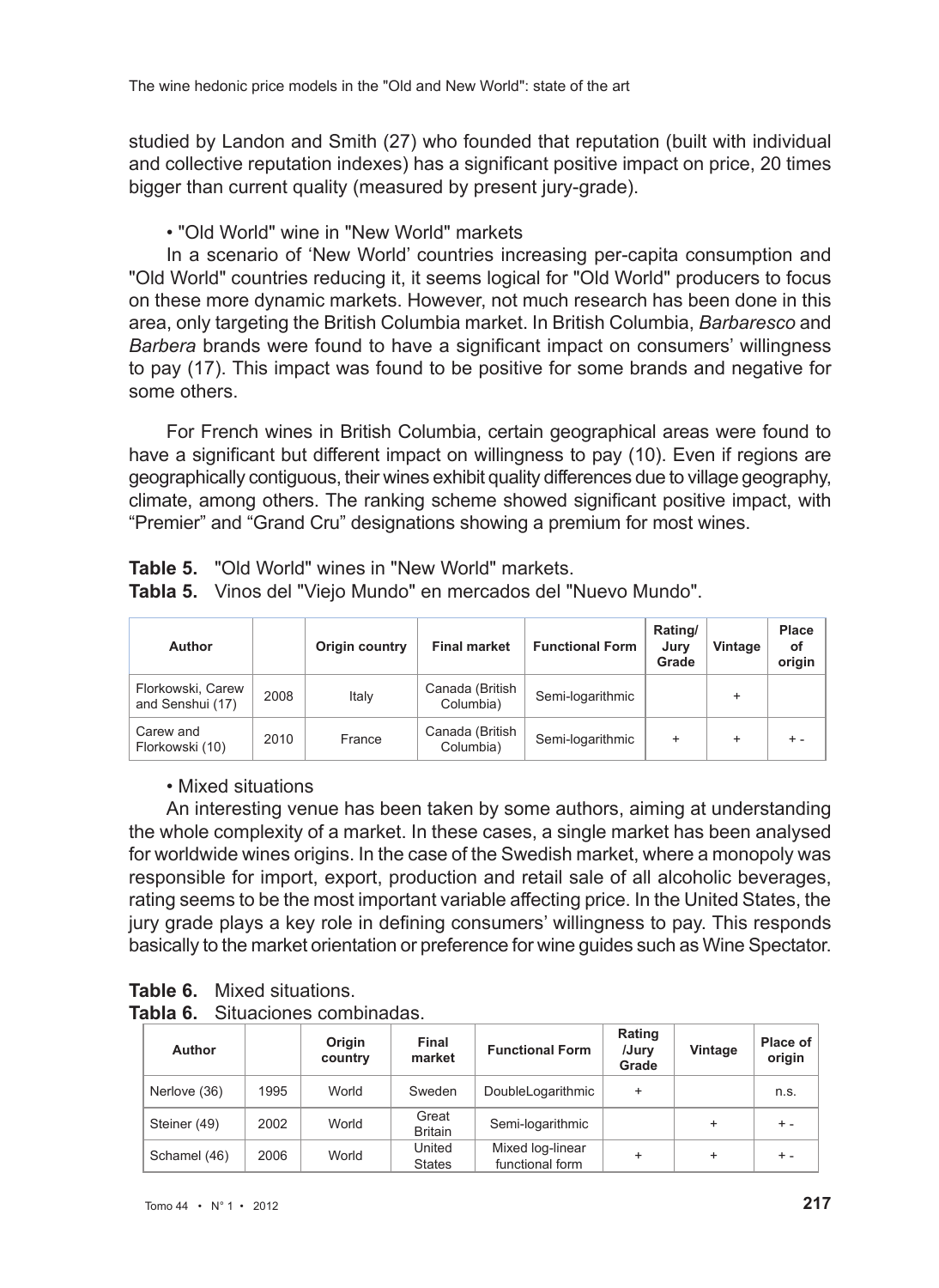# **Conclusions and research questions**

In an economy of highly differentiated products and complex purchasing decisions, the hedonic price model offers a valid way to identify quality attributes influencing consumers' marginal willingness to pay and to estimate the implicit price of these attributes. These estimations provide useful information aiming to improve the producers' and intermediates' marketing strategies, which can be fine tuned according to the different products' characteristics and target consumers. Moreover, regional and national promotional agencies should take advantage of these researches' results in order to better design their activities in different markets, for diverse types of wines and wineries.

Up to now, the hedonic price model in wine has been applied in different ways but all has been done with a single market approach. That is, no cross country research has been done yet. This has reduced the utility of information for producers and promotional agencies. No winery or agency deals, nowadays, with a single country and is very important to understand the different variables influencing different consumers' decision.

The understanding of the "New World" wines' performance in old world countries is also an unexplored subject. "Old World" countries are still the biggest markets for wine and it is absolutely necessary to understand which are the attributes influencing their consumers' decisions. Finding the similarities and differences among these countries could be tremendously useful for the whole value chain.

# **References**

- 1. Ali, H. H.; Nauges, C. 2007. The pricing of experience goods: the example of en primeur wine. American Journal of Agricultural Economics. 89(1): 91-103.
- 2. Angulo, A. M.; Gil, J. M.; Gracia, A.; Sánchez, M. 2000. Hedonic prices for Spanish red quality wine. British Food Journal. 102(7): 481-493.
- 3. Antoniolli, E. R.; Alturria, L. V.; Ceresa, A. M.; Solsona, J. E.; Winter, P.; Galiotti, H.; Fonzar, A. 2011. Vinos de Mendoza: relación precio en góndola *versus* calidad en degustación a ciegas. Revista de la Facultad de Ciencias Agrarias. UNCuyo. 43(1): 111-125.
- 4. Área del Vino. Retrieved September 15, 2011, from http://www.areadelvino.com.
- 5. Benfratello, L.; Piacenza, M.; Sacchettos, S. 2009. Taste or reputation: What drives market prices in the wine industry?. Applied Economics. 41(17): 2197-2209.
- 6. Bicknell, K.; Friesen, L.; MacDonald, I. 2005. A hedonic price analysis for the New Zealand wine industry: preliminary Results. New Zealand Agricultural and Resource Economics Society. 2005 Conference, August 26-27, Nelson, New Zealand. 10 p.
- 7. Boatto, V.; Defrancesco, E.; Trestini, S. 2011. The price premium for wine quality signals: does retailers´ Information Provision Matter?. British Food Journal. 113(5): 669-679.
- 8. Bombrun, H.; Sumner, D. A. 2003. What determines the price of wine? The value of grape characteristics and wine quality assessments. AIC Issues Brief N° 18, Agricultural Issue Center. 6 p.
- 9. Brentari, E.; Levaggi, R. 2011. Hedonic price for Italian red wine: a panel analysis. Food Quality and Preference. 22(8): 725-732.
- 10. Carew, R.; Florkowski, W. J. 2010. The importance of geographic wine appellations: hedonic pricing of burgundy wines in the British Columbia wine Market. Canadian Journal of Agricultural Economics. 58: 93-108.
- 11. Combris, P.; Lecocq, S.; Visser, M. 1997. Estimation of a hedonic price equation for bordeaux wine: does quality matter? The Economic Journal. 107(441): 390-402.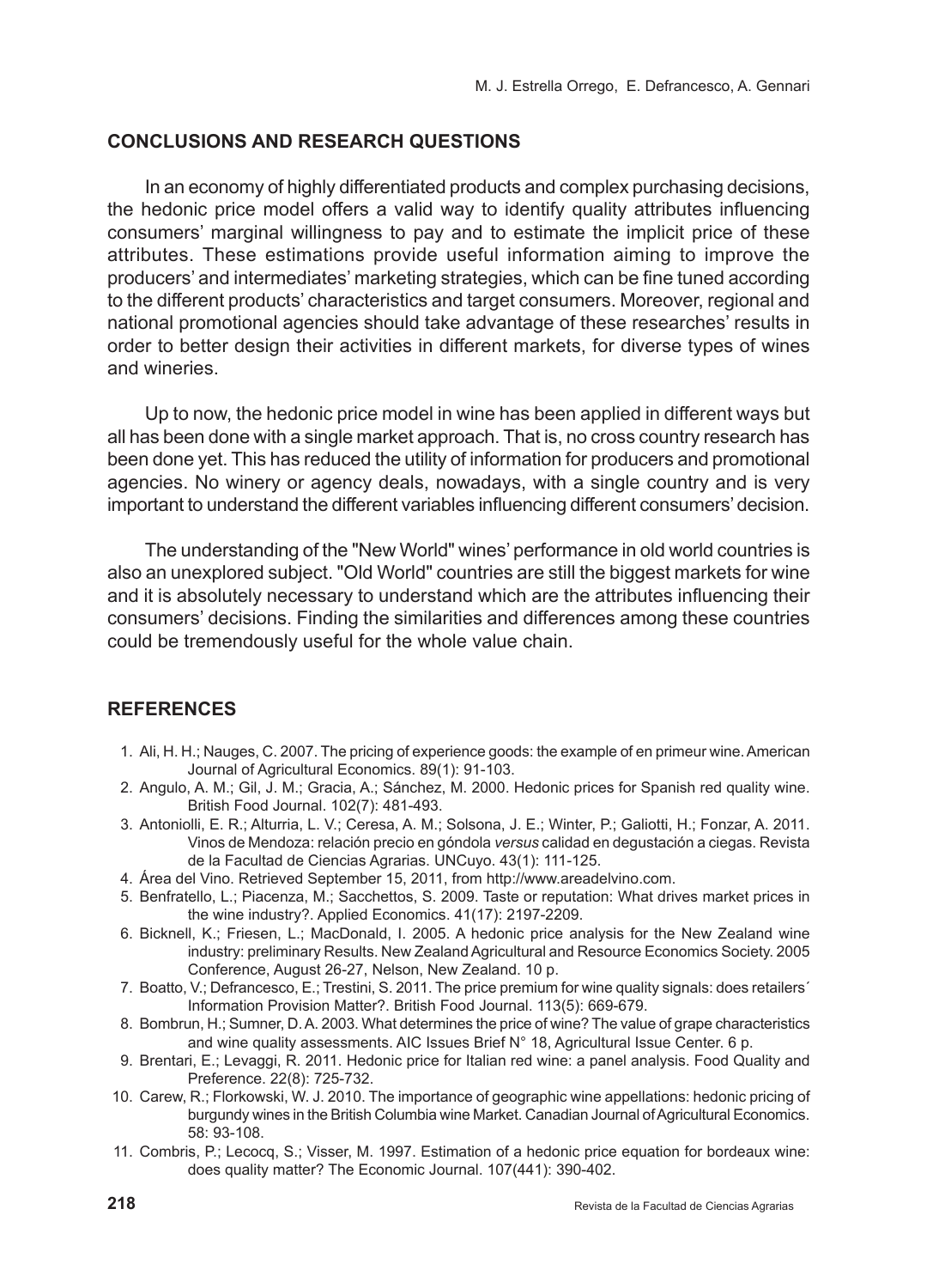- 12. Combris, P.; Lecocq, S.; Visser, M. 2000. Estimation of a hedonic price equation for Burgundy wine. Applied Economics. 32: 961-967.
- 13. Costanigro, M.; Mc Cluskey, J.; Mittelhammer, R. 2006. Identifying submarkets in the wine industry: a multivariate approach to hedonic regression. American Agricultural Economis Association Annual Meeting, Long Beach, California. 23 p.
- 14. Court, L. 1941. Entrepreneurial and consumer demand theories for Commodity Spectra. Econometrica. 9(2): 135-162.
- 15. Darby, M.; Karni, E. 1973. Free competition and the optimal amount of fraud. Journal of Law and Economics. 16(1): 67-88.
- 16. Durham, C. A.; Pardoe, I.; Vega-H, E. 2004. A methodology for evaluating how product chacteristics impact choice in retail settings with many zero observations: an application to restaurant wine purchase. Journal of Agricultural and Resource Economics. 29(1): 112-131.
- 17. Florkowski, W.; Carew, R.; Senshui, H. 2008. British Columbia consumers´preferences for Italian wines: reputation and vintage effects on wine quality and prices.  $12<sup>th</sup>$  EAAE Congress People, Food and Environments: Global Trends and European Strategies, August 26-29, Gent, Belgium. 5 p.
- 18. González, J.; Melo, O. 2008. Uso de modelos hedónicos y de búsqueda para el análisis de precios de vinos en supermercados. Revista Economía Agraria, 12: 1-14.
- 19. Griliches, Z. 1961. Hedonic price indexes for automobiles: an econometric analysis of quality change. The price statistics of the federal government, National Bureau of Economic Research, New York. p. 173-196.
- 20. Gupta, S. 1988. Impact of sales promotion on when, what and how much to buy. Journal of Marketing Research. 25 (4): 342-355.
- 21. Gustafson, C.; Sumner, D. 2011. Hedonics of willingness to pay for wine attributes using data from a field experiment. Deparment of Agricultural and Resources Economics, University of Davis, California. 45 p.
- 22. Houthakker, H. S. 1952. Compensated changes in quantities and qualities consumed. Review of Economic Studies. 19: 164-166.
- 23. Hulten, C. R. 2003. Price hedonics: a critical review. Federal Reserve Bank of New York, 11 p.
- 24. Kotler, P.; Keller, K. 2009. Marketing management. Prentice Hall, 454 p.
- 25. Kwong, L.; Cyr, D.; Kushner, J.; Ogwang, T. 2011. A semiparametric hedonic pricing model of Ontario wines. Canadian Journal of Agricutural Economics. 59 (3): 361-381.
- 26. Lancaster, K. J. 1966. A new approach to consumer theory. (p. b. Press, Ed.) The Journal of Political Economy. 74 (2): 132-157.
- 27. Landon, S.; Smith, C. E. 1998. Quality expectations, reputation and price. Southern Economic Journal, by Southern Economic Association. 64(3): 628-647.
- 28. Lecocq, S.; Visser, M. 2006. What determines wine prices: objective vs sensory characteristics. Journal of Wine Economics. 1(1): 42-56.
- 29. Lima, T. 2006. Price and quality in the California wine industry: an empirical investigation. Journal of Wine Economics. 1(2): 176-190.
- 30 Luppe M., R.; Lopes Fávero, L.; Prado Belfiore, P. 2009. Hedonic pricing models and the evaluation of attributes: the case of wines from Brazil, Argentina and Chile. Esic-Market. 134: 27-47.
- 31. Mathis, M. L.; Fawcett, A. A.; Konda, L. S. 2003. Valuing nature: a survey of the non-market valuation literature.Houston Advanced Research Center. Discussion Paper VNT 03-01, 98 p.
- 32. Melo, O.; Buzeta, J.; Marshall, M. 2005. Determinantes del precio del vino en el mercado chileno: un estudio de precios hedonicos. Asociacion de Economistas Agrarios de Chile. 9: 58-74.
- 33. Miller, J. R.; Genc, I.; Driscoll, A. 2007. Wine price and quality: in search of a signaling equilibrium in 2011 California Cabernet Sauvignon. Journal of Wine Research. 18(1): 35-46.
- 34. Morilla Critz, J.; Martínez Valderrama, A. 2002. Una función de precios hedónicos para el vino español de calidad en el año 2000. Estudios Agrosociales y Pesqueros (Issue 196), p. 173-193.
- 35. Nelson, P. 1970. Information and consumer behavior. Journal of Political Economy. 78(2): 311-329.
- 36. Nerlove, M. 1995. Hedonic price functions and the measurement of preferences: the case of Swedish wine consumers. European Economic Review. p.1697-1716.
- 37. Ocskowski, E. 1994. A hedonic price function for Australian Premium Table wine. Australian Journal of Agricultural Economics. 38(1): 93-110.
- 38. Ortuzar-Gana, J.; Alfranca-Burriel, O. 2010. Current and regular prices hedonic models for the wine industry. Spanish Journal of Agricultural Research. 8(4): 873-886.